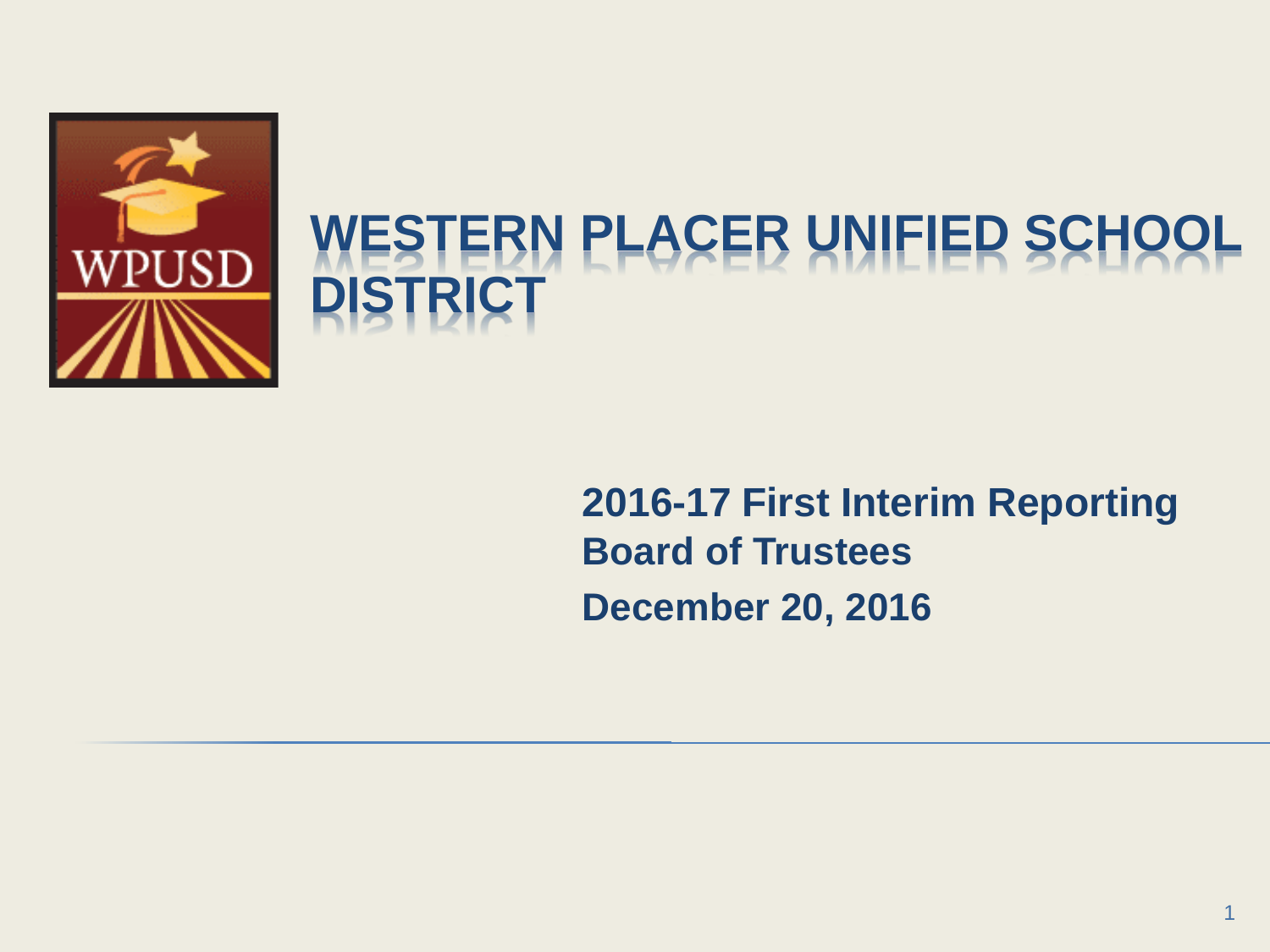## FIRST INTERIM UPDATE -016-17 BUDGE

- The district's Board of Trustees shall certify in writing whether or not the district is able to meet its financial obligations for the remainder of the fiscal year and, based on current forecasts, for the two subsequent fiscal years. The certification shall be classified as positive, qualified, or negative, pursuant to standards and criteria adopted by the State Board of Education (EC §33127).
- In certifying the 2016-17 First Interim report as positive, the Board confirms its fiduciary responsibility to maintain fiscal solvency for the current and subsequent two fiscal years.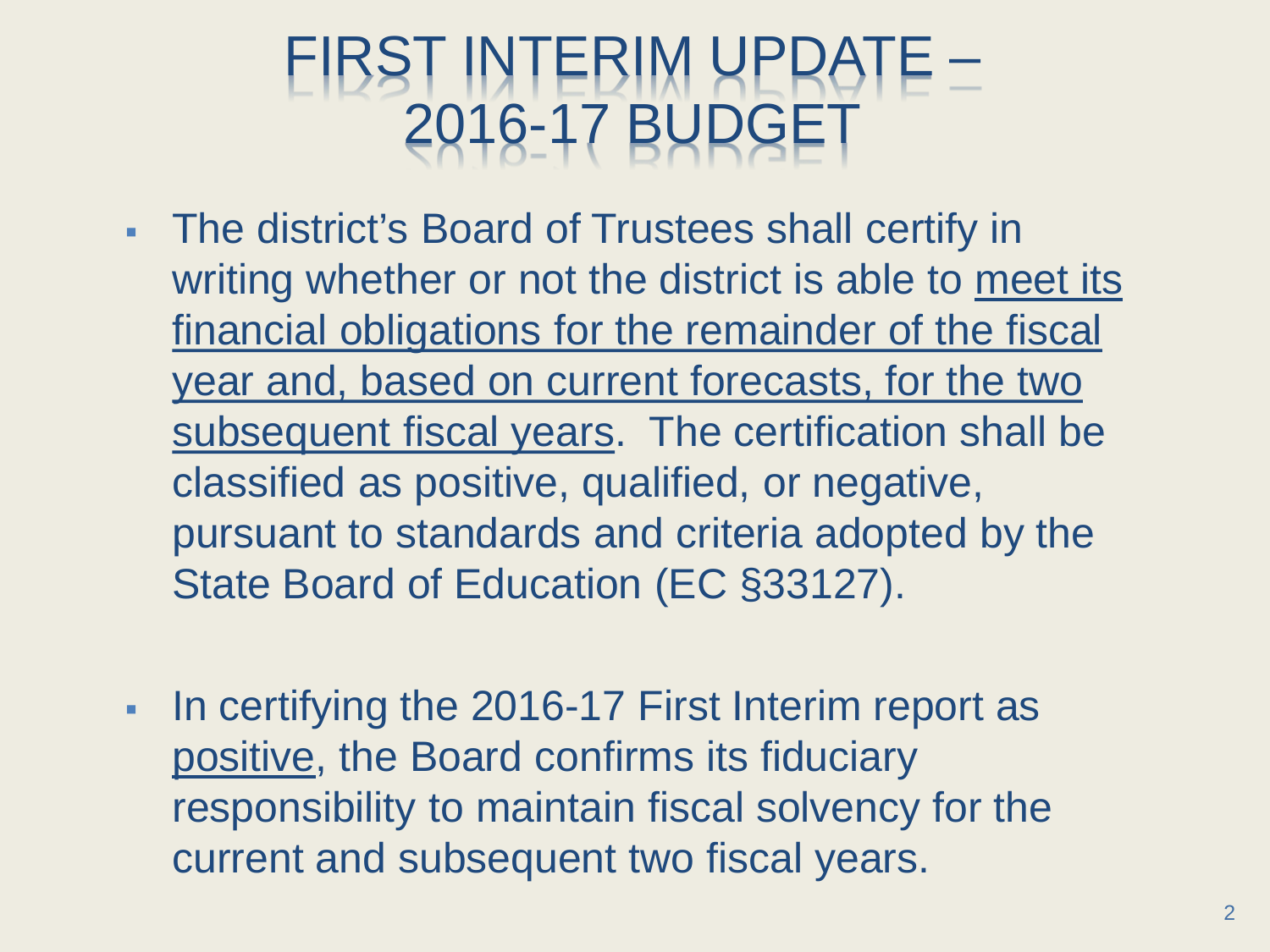### FIRST INTERIM UPDATE - $16 - 1$

Changes from District's Adopted Budget:

- 2015-16 Books closed Actual Ending Fund Balance now known
- 2015-16 program categorical and co-curricular carryover funds added to District & site expenditure budgets
- Finalized 2016-17 staffing, position control, benefits and updates of new grants or final revenue allocations
- Updated programs that require General Fund contribution – Special Education program costs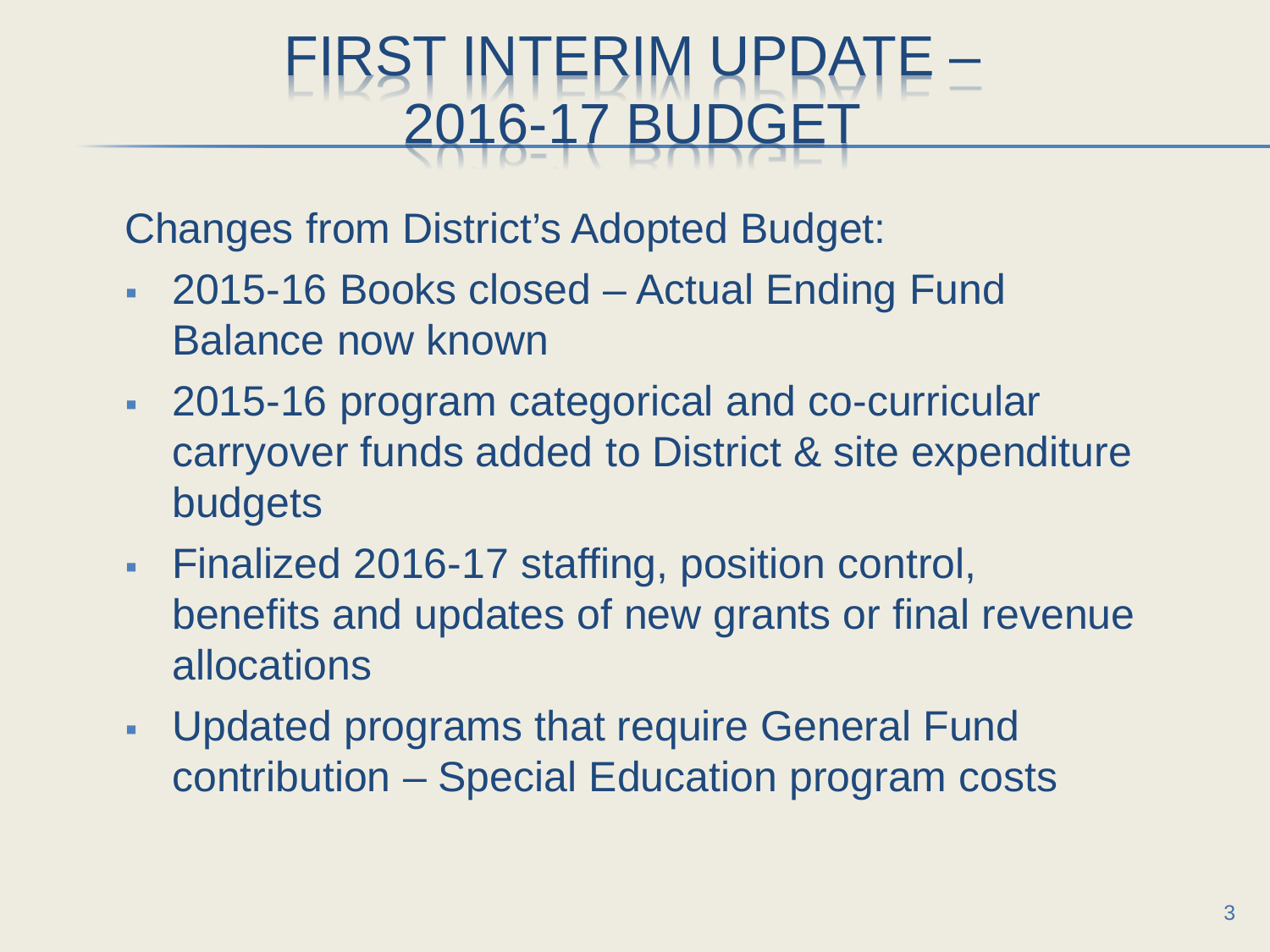# 2016-17 BUDGET

# FIRST INTERIM

|                                                                                                                                                                            | <b>First Interim</b>                                                       |                                                                            |                                                                              |  |
|----------------------------------------------------------------------------------------------------------------------------------------------------------------------------|----------------------------------------------------------------------------|----------------------------------------------------------------------------|------------------------------------------------------------------------------|--|
|                                                                                                                                                                            | <b>Unrestricted</b>                                                        | 2016-17<br><b>Restricted</b>                                               | <b>Combined</b>                                                              |  |
| Revenues<br><b>LCFF Funding</b><br><b>Federal Revenue</b><br><b>State Revenue</b>                                                                                          | 53,164,699<br>2,624<br>2,549,160                                           | 931,046<br>2,415,572<br>7,247,682                                          | 54,095,745<br>2,418,196<br>9,796,842                                         |  |
| Local Revenue                                                                                                                                                              | 1,291,016                                                                  | 2,520,584                                                                  | 3,811,600                                                                    |  |
| <b>Total Revenue</b>                                                                                                                                                       | 57,007,499                                                                 | 13,114,884                                                                 | 70,122,383                                                                   |  |
| Expenditures<br><b>Certificated Salaries</b><br><b>Classified Salaries</b><br><b>Benefits</b><br><b>Books and Supplies</b><br>Other Services & Oper. Exp<br>Capital Outlay | 25,981,127<br>5,722,222<br>10,861,551<br>5,574,725<br>4,593,733<br>361,100 | 5,143,502<br>3,078,188<br>5,212,867<br>1,554,127<br>3,089,735<br>3,351,202 | 31,124,629<br>8,800,410<br>16,074,418<br>7,128,852<br>7,683,468<br>3,712,302 |  |
| Other Outgo 7xxx                                                                                                                                                           | 250,075                                                                    | 1,794,938                                                                  | 2,045,013                                                                    |  |
| Transfer of Indirect 73xx                                                                                                                                                  | (722, 712)                                                                 | 648,073                                                                    | (74, 639)                                                                    |  |
| <b>Total Expenditures</b>                                                                                                                                                  | 52,621,821                                                                 | 23,872,632                                                                 | 76,494,453                                                                   |  |
| Deficit/Surplus<br>Transfers In<br>Transfers out                                                                                                                           | 4,385,678<br>(173, 560)                                                    | (10, 757, 748)                                                             | (6, 372, 070)<br>(173, 560)                                                  |  |
| <b>Contributions to Restricted</b>                                                                                                                                         | (9,638,811)                                                                | 9,638,811                                                                  |                                                                              |  |
| Net increase (decrease) in Fund Balance<br><b>Beginning Balance</b>                                                                                                        | (5,426,693)<br>10,482,878                                                  | (1, 118, 937)<br>1,233,972                                                 | (6,545,630)<br>11,716,850                                                    |  |
| <b>Ending Fund Balance</b>                                                                                                                                                 | 5,056,185                                                                  | 115,035                                                                    | 5,171,220                                                                    |  |
| <b>Components of Ending Fund Balance</b><br>Nonspendable:<br>Reserve - Revolving Fund                                                                                      | 5,000                                                                      |                                                                            | 5,000                                                                        |  |
| <b>Restricted:</b><br>Reserve - Designated Programs<br>Unassigned/Unappropriated:                                                                                          |                                                                            | 115,035                                                                    | 115,035                                                                      |  |
| Reserve - Economic Uncertainty @ 3%                                                                                                                                        | 2,300,040                                                                  |                                                                            | 2,300,040                                                                    |  |
| Reserve - Deferred Maintenance Reserve                                                                                                                                     | 445,355                                                                    |                                                                            | 445,355                                                                      |  |
| Reserve - Charter Technical Assistance<br>Reserve - GAP Funding Contingency -<br>Subsequent Budget Year                                                                    | 93,812<br>743,919                                                          |                                                                            | 93,812<br>743,919                                                            |  |
| <b>Reserve - Unassigned Economic</b><br>Uncertainty surplus/(deficit)                                                                                                      | 1,468,059                                                                  |                                                                            | 1,468,059                                                                    |  |
| <b>Total Ending Fund Balance</b>                                                                                                                                           | 5,056,185                                                                  | 115,035                                                                    | 5,171,220                                                                    |  |

4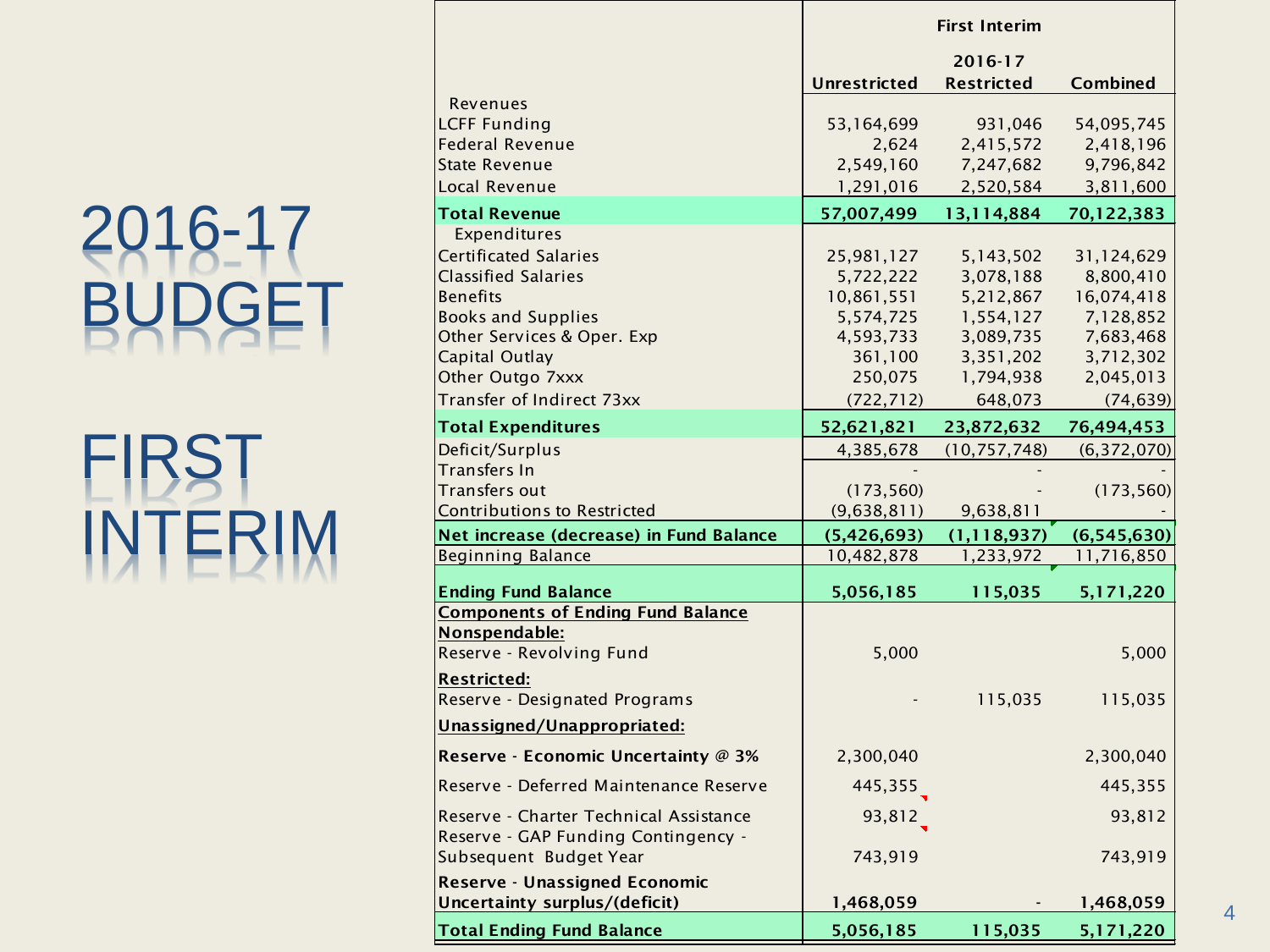# ADOPTED BUDGET

VS.

# FIRST INTERIM

|                                                                                                                                                                                                | Adopted<br><b>Budget</b>                                                                | <b>First Interim</b>                                                                      | <b>First Interim</b><br>vs. Adopted                                            |
|------------------------------------------------------------------------------------------------------------------------------------------------------------------------------------------------|-----------------------------------------------------------------------------------------|-------------------------------------------------------------------------------------------|--------------------------------------------------------------------------------|
|                                                                                                                                                                                                | 2016-17<br><b>Combined</b>                                                              | 2016-17<br><b>Combined</b>                                                                | <b>Variance</b>                                                                |
| Revenues<br><b>LCFF Funding</b><br><b>Federal Revenue</b><br><b>State Revenue</b>                                                                                                              | 54,067,853<br>2,281,509<br>6,945,830                                                    | 54,095,745<br>2,418,196<br>9,796,842                                                      | 27,892<br>136,687<br>2,851,012                                                 |
| Local Revenue                                                                                                                                                                                  | 3,428,490                                                                               | 3,811,600                                                                                 | 383,110                                                                        |
| <b>Total Revenue</b>                                                                                                                                                                           | 66,723,682                                                                              | 70,122,383                                                                                | 3,398,701                                                                      |
| Expenditures<br><b>Certificated Salaries</b><br><b>Classified Salaries</b><br><b>Benefits</b><br><b>Books and Supplies</b><br>Other Services & Oper. Exp<br>Capital Outlay<br>Other Outgo 7xxx | 30,623,668<br>8,759,404<br>15,804,605<br>4,477,141<br>5,304,932<br>990,325<br>1,917,681 | 31,124,629<br>8,800,410<br>16,074,418<br>7,128,852<br>7,683,468<br>3,712,302<br>2,045,013 | 500,961<br>41,006<br>269,813<br>2,651,711<br>2,378,536<br>2,721,977<br>127,332 |
| Transfer of Indirect 73xx                                                                                                                                                                      | (74, 639)                                                                               | (74, 639)                                                                                 |                                                                                |
| <b>Total Expenditures</b>                                                                                                                                                                      | 67,803,117                                                                              | 76,494,453                                                                                | 8,691,336                                                                      |
| Deficit/Surplus<br>Transfers In<br><b>Transfers out</b>                                                                                                                                        | (1,079,435)<br>(273, 360)                                                               | (6, 372, 070)<br>(173, 560)                                                               | (5, 292, 635)<br>99,800                                                        |
| Net increase (decrease) in Fund Balance                                                                                                                                                        | (1, 352, 795)                                                                           | (6, 545, 630)                                                                             | (5, 192, 835)                                                                  |
| <b>Beginning Balance</b>                                                                                                                                                                       | 6,767,711                                                                               | 11,716,850                                                                                | 4,949,139                                                                      |
| <b>Ending Fund Balance</b>                                                                                                                                                                     | 5,414,916                                                                               | 5,171,220                                                                                 | (243, 696)                                                                     |
| <b>Components of Ending Fund Balance</b><br>Nonspendable:<br>Reserve - Revolving Fund                                                                                                          | 5,000                                                                                   | 5,000                                                                                     |                                                                                |
| <b>Restricted:</b><br>Reserve - Designated Programs                                                                                                                                            | 111,125                                                                                 | 115,035                                                                                   | 3,910                                                                          |
| Unassigned/Unappropriated:                                                                                                                                                                     |                                                                                         |                                                                                           |                                                                                |
| Reserve - Economic Uncertainty @ 3%                                                                                                                                                            | 2,042,294                                                                               | 2,300,040                                                                                 | 257,746                                                                        |
| Reserve - Deferred Maintenance Reserve                                                                                                                                                         | 432,562                                                                                 | 445,355                                                                                   | 12,793                                                                         |
| Reserve - Charter Technical Assistance<br>Reserve - GAP Funding Contingency -<br>Subsequent Budget Year                                                                                        | 163,443<br>743,919                                                                      | 93,812<br>743,919                                                                         | (69, 631)                                                                      |
| Reserve- New High School Start-Up Costs                                                                                                                                                        | 100,000                                                                                 | $\mathbf 0$                                                                               | (100,000)                                                                      |
| <b>Reserve - Unassigned Economic</b><br>Uncertainty surplus/(deficit)                                                                                                                          | 1,816,573                                                                               | 1,468,059                                                                                 | (348, 514)                                                                     |
| <b>Total Ending Fund Balance</b>                                                                                                                                                               | 5,414,916                                                                               | 5,171,220                                                                                 | (243, 696)                                                                     |

Adopted

5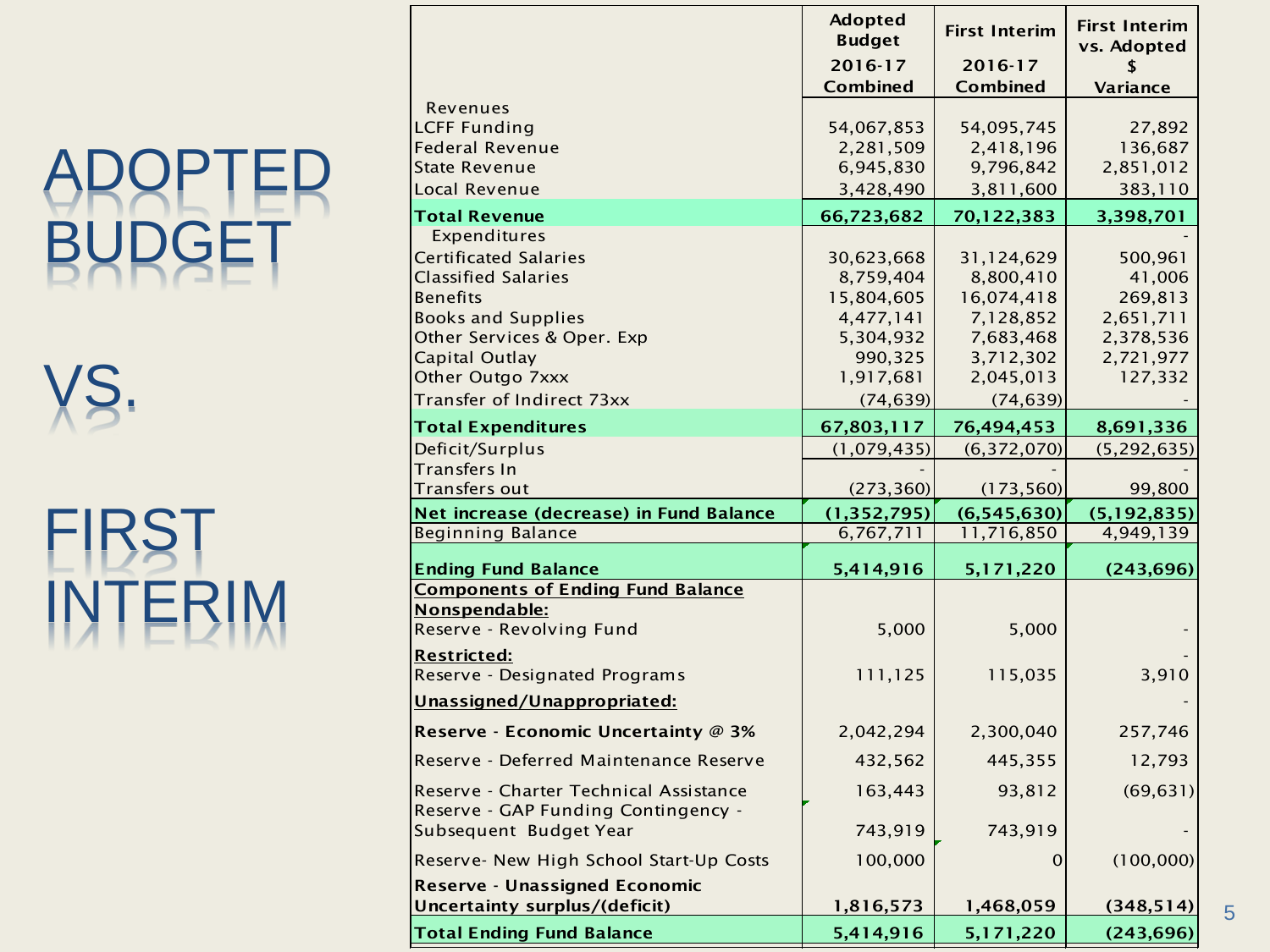#### REVENUE CHANGES TO 2016-17 SINCE A

**Budgeted Fund Balance Decrease at Adopted Budget**

**(\$1,352,795)**

| <b>Revenues</b>                                    |           |           |             |
|----------------------------------------------------|-----------|-----------|-------------|
| <b>LCFF Sources</b>                                |           |           |             |
| Increase in AB602 property tax revenue             | 30,000    |           |             |
| <b>Total Changes in LCFF Sources</b>               |           | 30,000    |             |
| <b>Federal Revenue</b>                             |           |           |             |
| Carryover of prior year unspent allocations        | 125,000   |           |             |
| Medi-Cal revenues (budgeted when received)         | 25,000    |           |             |
| Reduction in PL94-142 revenues                     | (15,000)  |           |             |
| <b>Total Federal Revenue Changes</b>               |           | 135,000   |             |
| <b>State Revenue</b>                               |           |           |             |
| Reduction in one-time Mandate funding              | (150,000) |           |             |
| College Readiness funds (one-time)                 | 90,000    |           |             |
| Increase in CTEIG allocation                       | 60,000    |           |             |
| CA Career Pathways Grant carryover                 | 2,460,000 |           |             |
| Carryover of other prior year unspent allocations  | 620,000   |           |             |
| <b>Total State Revenue changes</b>                 |           | 3,080,000 |             |
| <b>Local Revenue</b>                               |           |           |             |
| E-Rate revenues                                    | 95,000    |           |             |
| <b>TRANs revenues</b>                              | 95,000    |           |             |
| <b>CRANE</b> allocation                            | 45,000    |           |             |
| Increase in facility use, interest revenue budgets | 40,000    |           |             |
| Increase in Wellness revenues                      | 25,000    |           |             |
| Increase in AB602 property tax revenues            | 25,000    |           |             |
| Other revenues                                     | 20,000    |           |             |
| Carryover of prior year unspent allocations        | 40,000    |           |             |
| <b>Total Local Revenue changes</b>                 |           | 385,000   |             |
| <b>Total Change in Revenues</b>                    |           |           | \$3,630,000 |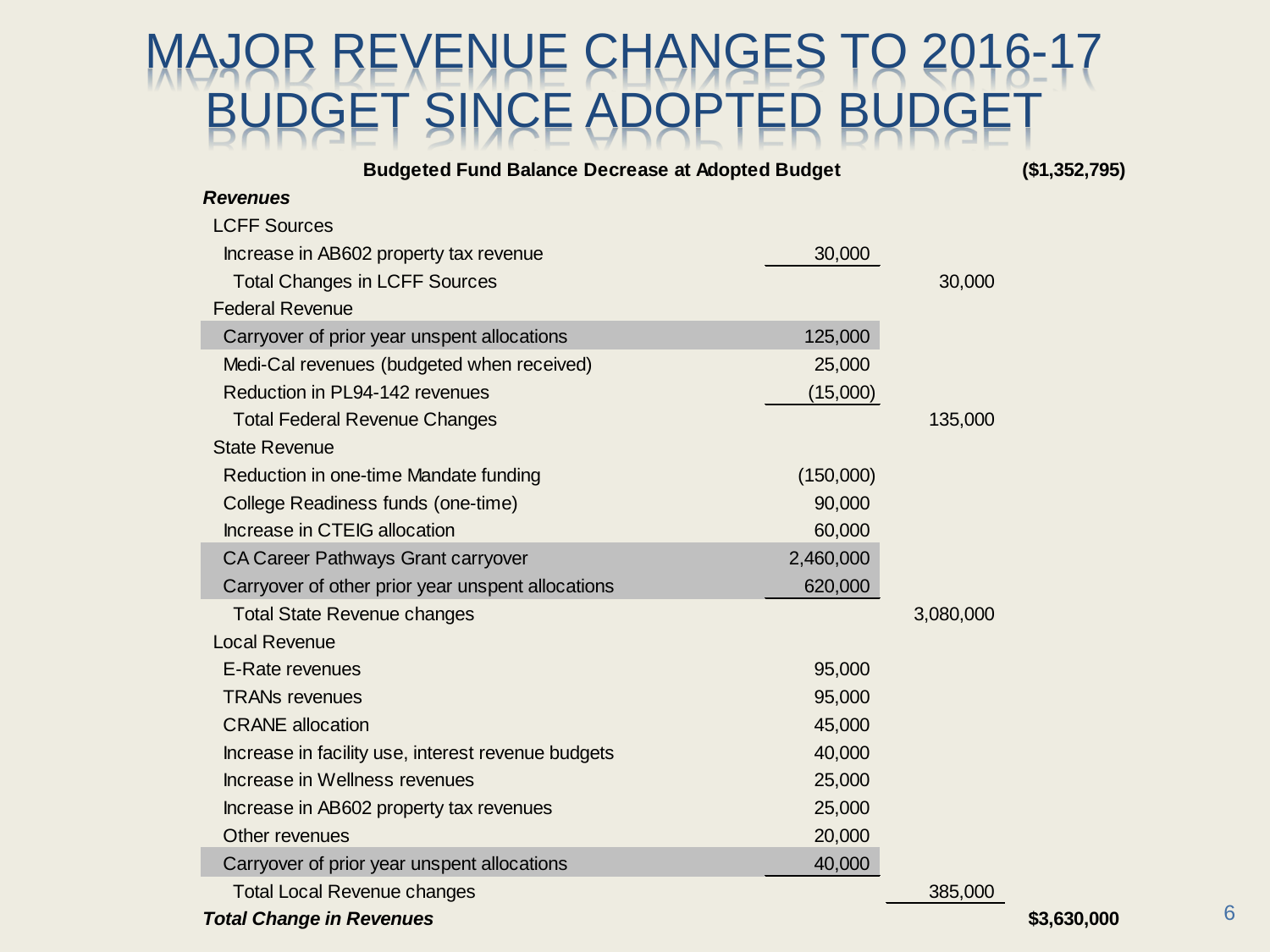#### MAJOR EXPENDITURE CHANGES TO 2016-17 BUDGET SINCE ADOPTED BUDGET

#### *Expenditures*

| <b>Certificated Salaries</b>                                      |           |           |
|-------------------------------------------------------------------|-----------|-----------|
| Actual certificated staff hired to replace retirees over estimate | 115,000   |           |
| Actual teacher column movement over estimate                      | 65,000    |           |
| Increase in District Library Media Tech                           | 10,000    |           |
| Teachers teaching additional sections (Lincoln High School)       | 60,000    |           |
| Transfers from other objects (generally for subs or extra time)   | 80,000    |           |
| Independent Study Teacher (one-time funds)                        | 80,000    |           |
| Negotiated change to counselor column placement                   | 15,000    |           |
| 2016-17 position control adjustments (actual vs. estimate)        | 75,000    |           |
| <b>Total Certificated Salaries changes</b>                        |           | 500,000   |
| <b>Classified Salaries</b>                                        |           |           |
| Add 2.1 FTE special education paraprofessionals                   |           | 50,000    |
| <b>Benefits</b>                                                   |           |           |
| Statutory benefits consistent with salary increases               | 130,000   |           |
| Increase in disability insurance rate                             | 15,000    |           |
| Health benefits change - final position control adjustments       | 120,000   |           |
| <b>Total Benefits</b>                                             |           | 265,000   |
| <b>Books and Supplies</b>                                         |           |           |
| Reduction in one-time Mandate funding                             | (150,000) |           |
| C/O of prior year unspent federal funds                           | 50,000    |           |
| C/O of prior year unspent state funds                             | 2,965,000 |           |
| C/O of prior year unspent local funds                             | 15,000    |           |
| Transfers to other objects                                        | (230,000) |           |
| <b>Total Books and Supplies</b>                                   |           | 2,650,000 |
|                                                                   |           |           |

Continued on next slide 7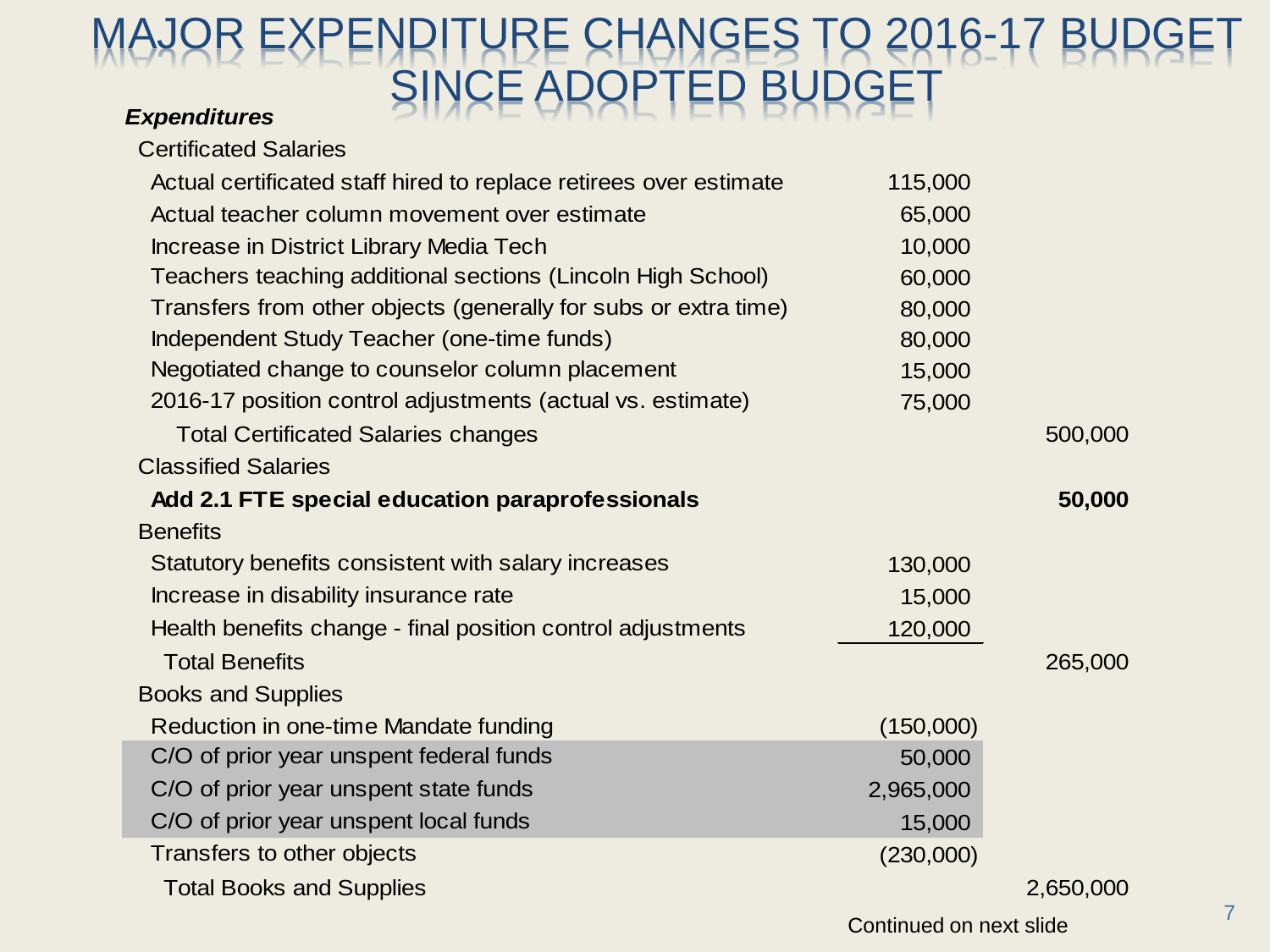#### ENDITURE CHANGES TO 2016-17 BUDGET SINCE ADOPTED BUDGET Services & Other Operating Expenditures

| $\sigma$ or vices $\alpha$ on ier operating Experiments |           |           |                |
|---------------------------------------------------------|-----------|-----------|----------------|
| Decrease in nonpublic schools budget                    | (70,000)  |           |                |
| Use of NPA for certificated staffing vacancies          | 275,000   |           |                |
| Budget deferred maintenance expenditures                | 405,000   |           |                |
| C/O of prior year unspent federal funds                 | 55,000    |           |                |
| C/O of prior year unspent state funds                   | 560,000   |           |                |
| C/O of prior year unspent local funds                   | 440,000   |           |                |
| <b>TRANs expenditures</b>                               | 95,000    |           |                |
| E-Rate expenditures                                     | 95,000    |           |                |
| <b>Legal costs (Special Education)</b>                  | 50,000    |           |                |
| <b>Legal settlements (Special Education)</b>            | 55,000    |           |                |
| College Readiness block grant                           | 90,000    |           |                |
| Transfer from other objects                             | 135,000   |           |                |
| Adjust utilities to prior year actual                   | 80,000    |           |                |
| <b>Wellness and CRANE grants</b>                        | 70,000    |           |                |
| <b>Miscellaneous</b>                                    | 40,000    |           |                |
| <b>Total Services and Other Operating Costs</b>         |           | 2,375,000 |                |
| <b>Capital Outlay</b>                                   |           |           |                |
| C/O of prior year unspent state funds                   | 2,890,000 |           |                |
| Transfers from other objects                            | 65,000    |           |                |
| <b>Total Capital Outlay</b>                             |           | 2,955,000 |                |
| Other outgo - Payment to Rocklin USD for WPUSD students |           | 125,000   |                |
| <b>Total Change in Expenditures</b>                     |           |           | 8,920,000      |
| Rounding                                                |           |           | (2,835)        |
| <b>Total Change in Budgeted FB</b>                      |           |           | (5,290,000)    |
| <b>Budgeted Deficit Spending at First Interim</b>       |           |           | ( \$6,645,630) |

8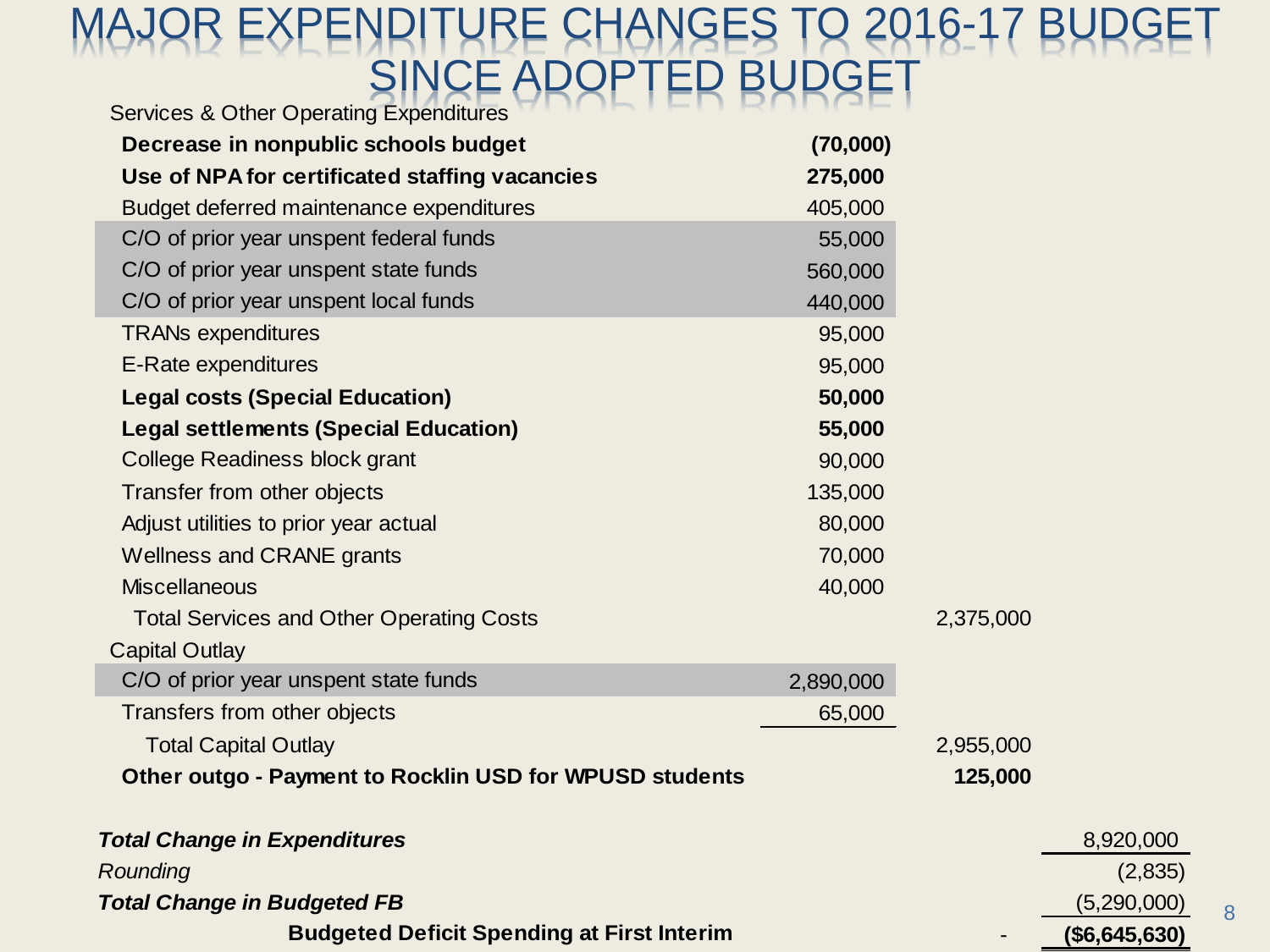### CONTRIBUTIONS TO RESTRICTED PROGRAMS

#### *Contributions to Restricted Programs 2016-17 First Interim and 2016-17 Budget*

| Program                                          | <b>Resource</b> | <b>First</b><br><b>Interim</b> | <b>Adopted</b><br><b>Budget</b> | Change     | <b>Comments</b>                                                                                             |
|--------------------------------------------------|-----------------|--------------------------------|---------------------------------|------------|-------------------------------------------------------------------------------------------------------------|
| <b>Special Ed-Basic Grant</b><br>(PL94-142)      | 3310            | \$1,324,058                    | \$1,342,900                     | (\$18,842) | Final position control adjustments                                                                          |
| Spec Ed Pre-School                               | 3315            | $\star$<br>\$51,802            | \$48,974                        | \$2,828    |                                                                                                             |
| <b>Special Education</b>                         | 6500            | $\star$<br>\$6,384,540         | \$5,857,839                     | \$526,701  | Increase in NPA budget, increase in legal<br>fees, legal settlements, final position control<br>adjustments |
| Maintenance                                      | 8150            | \$1,877,987                    | \$1,877,987                     | \$0        |                                                                                                             |
| <b>Total Contribution to Restricted Programs</b> |                 | \$9,638,387                    | \$9,127,700                     | \$510,687  |                                                                                                             |
| <b>Total Special Ed Contribution</b>             |                 | \$7,760,400                    | \$7,249,713                     | \$510,687  |                                                                                                             |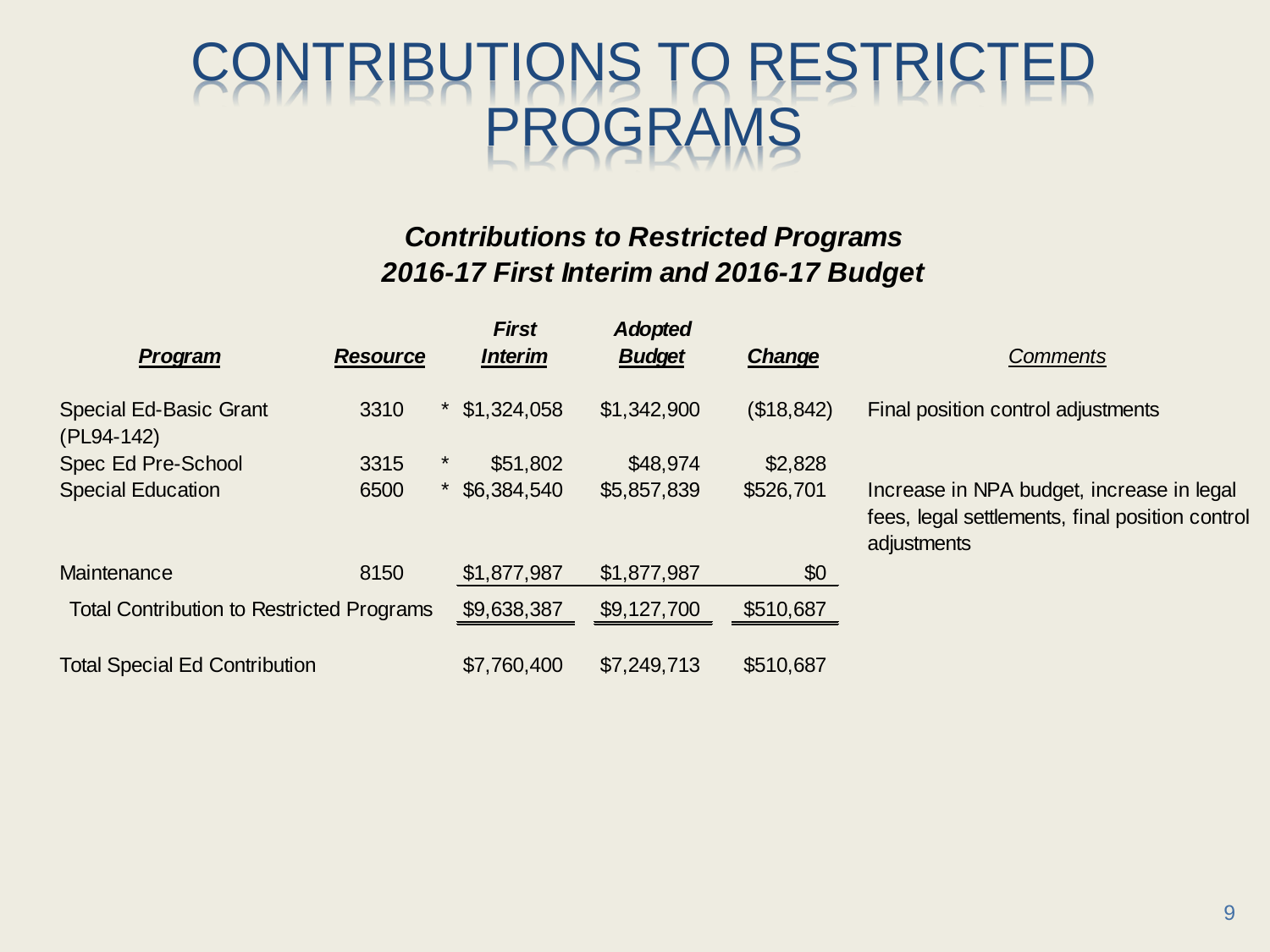## **MULTIPLE-YEAR BUDGET PROJECTIONS**

2016-17 1ST INTERIM 2017-18 PROJECTED 2018-19 PROJECTED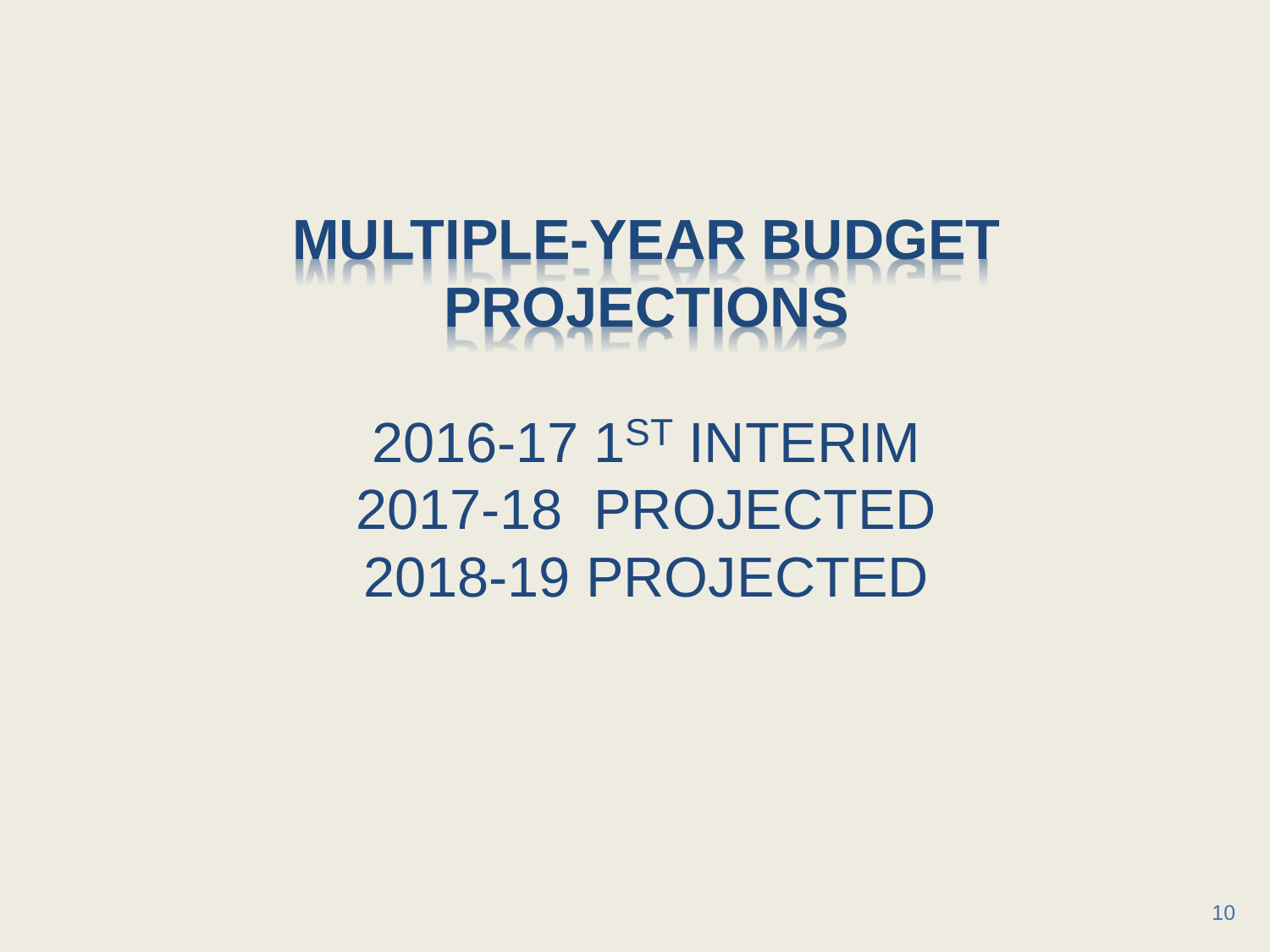## MYP - BUDGET ASSUMPTIONS - REVENUES

|                                      | <b>16/17 First</b> | 17/18             | 18/19             |                                     |
|--------------------------------------|--------------------|-------------------|-------------------|-------------------------------------|
|                                      | <b>Interim</b>     | <b>Projection</b> | <b>Projection</b> |                                     |
| <b>Enrollment</b>                    | 6,812              | 6,881             | 6,949             | Based on 15/16 Actual               |
|                                      |                    |                   |                   | <b>Enrollment and Projections</b>   |
| <b>ADA Yield</b>                     | 95.8%              | 95.8%             |                   | 95.8% Based on Historical Rates     |
| <b>ADA</b>                           | 6,546              | 6,612             | 6,678             | <b>Enrollment X ADA Yield</b>       |
| % Increase (Decrease) Enrollment     | 1.0%               | 1.0%              |                   | 1.0% Based on Historical Rates      |
| # Increase (Decrease) Enrollment     | 67                 | 68                | 69                |                                     |
| <b>Statutory COLA %</b>              | 0.00%              | 1.11%             |                   | 2.42% Per PCOE Common Message       |
| <b>LCFF Entitlement Factors:</b>     |                    |                   |                   |                                     |
| <b>Base Grant - Grades K-3</b>       | \$7,083            | \$7,162           |                   | \$7,335 Per LCFF Calculator         |
| <b>Base Grant - Grades 4-6</b>       | \$7,189            | \$7,269           |                   | \$7,445 Per LCFF Calculator         |
| <b>Base Grant - Grades 7-8</b>       | \$7,403            | \$7,485           |                   | \$7,666 Per LCFF Calculator         |
| <b>Base Grant - Grades 9-12</b>      | \$8,578            | \$8,673           |                   | \$8,883 Per LCFF Calculator         |
| Grade Span Funding (K-3 CSR & 9-12)  | \$737              | \$745             |                   | \$763 Per LCFF Calculator           |
| Supplemental Grants (% Adj. Base)    | 20%                | 20%               |                   | 20% Per LCFF Calculator             |
| <b>Concentration Grants</b>          | 50%                | 50%               |                   | 50% Per LCFF Calculator             |
| <b>Concentration Grant Threshold</b> | 55%                | 55%               |                   | 55% Per LCFF Calculator             |
| <b>LCFF Gap Closed Percentage</b>    | 54.18%             | 72.99%            |                   | 40.36% Per LCFF Calculator          |
| <b>LCFF Entitlement per ADA</b>      | 8,121              | 8,437             |                   | 8,564 Per LCFF Calculator           |
| <b>LCFF Funding</b>                  | 53, 164, 699       | 55,779,659        |                   | 57,183,836 Per LCFF Calculator      |
| <b>Property Tax change</b>           | 3.00%              | 3.00%             |                   | 3.00% County Taxes Report/3-Yr Ave. |
| <b>Est. Property Taxes</b>           | 44,842,284         | 46, 187, 553      |                   | 47,573,179 Actuals/3-Yr Average     |
| <b>State LCFF Supplemental Funds</b> | 3,233,828          | 3,669,256         |                   | 3,716,842 Per LCFF Calculator       |
| <b>Federal Revenue</b>               | 0%                 | 0%                |                   | 0% Per PCOE Common Message          |
| <b>Categorical COLA</b>              | 0.00%              | 1.11%             |                   | 2.42% Per PCOE Common Message       |
| <b>Lottery Unrestricted/ADA</b>      | \$144.00           | \$144.00          |                   | \$144.00 Per PCOE Common Message    |
| <b>Lottery Restricted/ADA</b>        | \$45.00            | \$45.00           |                   | \$45.00 Per PCOE Common Message     |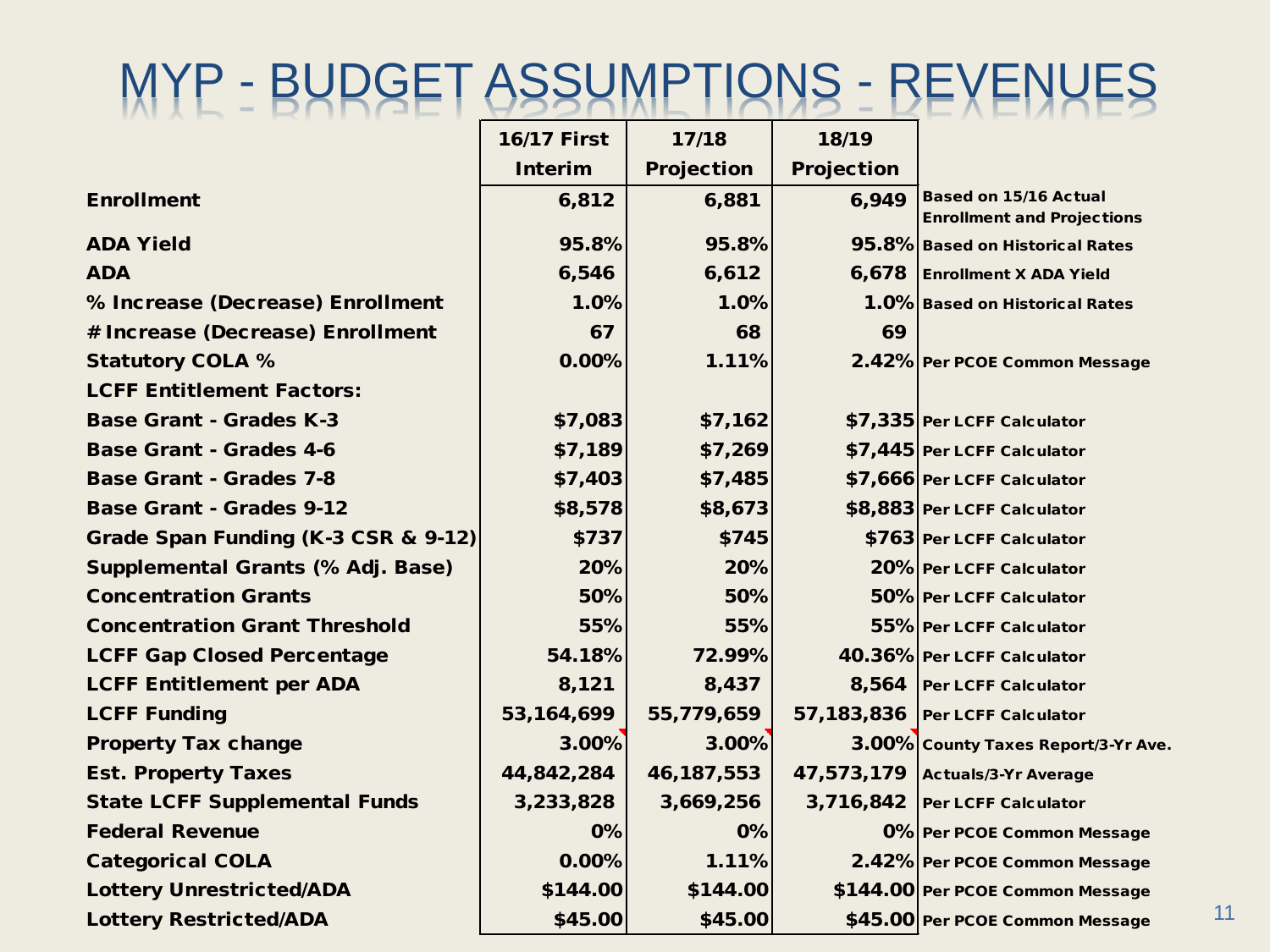#### MYP - BUDGET ASSUMPTIONS - EXPENDITURES

|                                            | <b>16/17 First</b> | 17/18             | 18/19             |                                     |
|--------------------------------------------|--------------------|-------------------|-------------------|-------------------------------------|
|                                            | <b>Interim</b>     | <b>Projection</b> | <b>Projection</b> |                                     |
| <b>EXPENDITURES</b>                        |                    |                   |                   |                                     |
| <b>Certificated New Positions - FTE</b>    | 10.1               | 2.0               | 2.0               |                                     |
| <b>Estimated Retirements - FTE</b>         | 0.0                | 0.0               | 0.0               | PARS in 2015/16                     |
| <b>Reductions in Staffing - FTE</b>        | 0.0                | 0.0               | 0.0               |                                     |
| <b>Staffing Ratios:</b>                    |                    |                   |                   |                                     |
| <b>TK/Kindergarten</b>                     | 25:1               | 25:1              | 25:1              | <b>Per Contract - District-wide</b> |
| $1 - 3$                                    | 25:1               | 25:1              | 25:1              | Per Contract - District-wide        |
| $4 - 5$                                    | 31:1               | 31:1              | 31:1              | <b>Per Contract</b>                 |
| $6 - 8$                                    | 32:1               | 32:1              | 32:1              | <b>Per Contract</b>                 |
| $9 - 12$                                   | 36:1               | 36:1              | 36:1              | <b>Per Contract</b>                 |
| <b>Certificated Step/Column</b>            | 2.10%              | 2.10%             | 2.10%             |                                     |
| <b>Classified New Positions - FTE</b>      | 6.7                | 0.0               | 0.0               |                                     |
| <b>Estimated Retirements - FTE</b>         | 0.0                | 0.0               | 0.0               | PARS in 2015/16                     |
| <b>Reductions in Staffing - FTE</b>        | 0.0                | 0.0               | 0.0               |                                     |
| <b>Classified Step/Column</b>              | 1.00%              | 1.00%             | 1.00%             |                                     |
| <b>Health Benefits</b>                     | 0.0%               | 0.0%              | 0.0%              | <b>Contribution Capped</b>          |
| <b>CalPERS Employer Rate</b>               | 13.888%            | 15.50%            | 17.10%            | Per SSC Dartboard (projected)       |
| <b>CalSTRS Employer Rate</b>               | 12.58%             | 14.43%            | 16.28%            | Per SSC Dartboard (projected)       |
| <b>Budget Reductions</b>                   |                    |                   |                   |                                     |
| <b>Transfers Out</b>                       | 173,560            | 173,560           | 223,560           | To Fund 17                          |
| <b>Designated for Economic Uncertainty</b> | 3%                 | 3%                | 3%                |                                     |
| <b>Deferred Maintenance Reserve</b>        | 445,355            | 445,355           | 445,355           | <b>Reserved for Roofing Needs</b>   |
| <b>New High School Start-Up Reserve</b>    | 100,000            |                   |                   | <b>Reserved for New High School</b> |
| <b>Site Allocations:</b>                   |                    |                   |                   |                                     |
| Elementary                                 | 47.00              | 47.00             | 47.00             | <b>Full Allocation - 15/16</b>      |
| <b>Middle School</b>                       | 58.50              | 58.50             | 58.50             | <b>Full Allocation - 15/16</b>      |
| <b>High School</b>                         | 83.75              | 83.75             | 83.75             | <b>Full Allocation - 15/16</b>      |
| Lottery per teacher                        | 500.00             | 500.00            | 500.00            |                                     |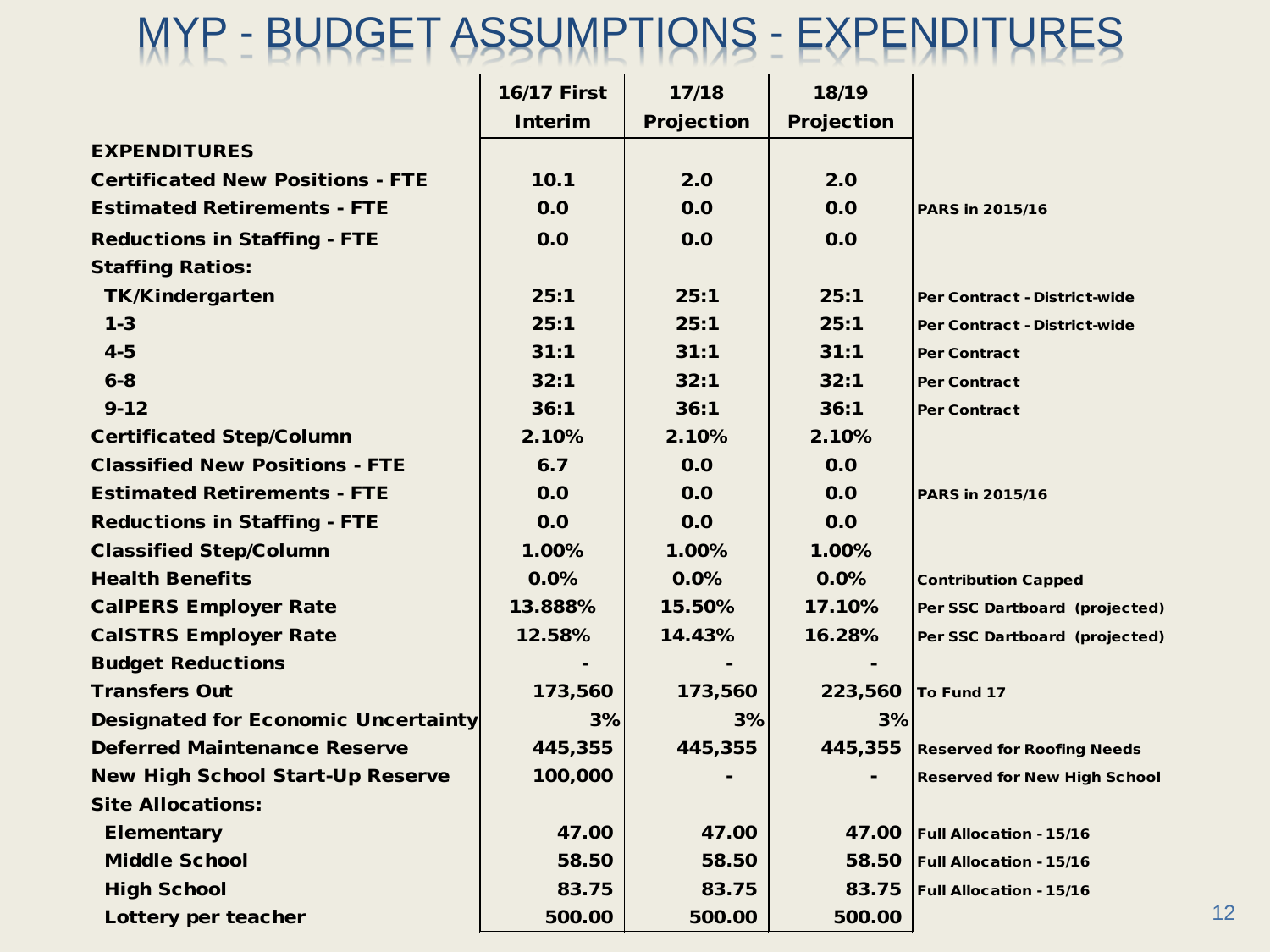#### ENROLLMENT AND ADA

For the 2015-16 school year, the District enrollment increased by 87 students, less a 1.3% increase. Before our decline in 2014-15 of 54 students, the District experienced an average annual enrollment of 1.1% over those last five years. Average Daily Attendance rates (ADA) have ranged from a high of 96.22% in 2015-16 to a low of 95.47% in 2012-13.

Enrollment and attendance projections for the current 2016-17 budget year and the next two budget years are listed below:

|                                  | <b>16/17 First</b> | 17/18             | 18/19             |
|----------------------------------|--------------------|-------------------|-------------------|
|                                  | <b>Interim</b>     | <b>Projection</b> | <b>Projection</b> |
| <b>Enrollment</b>                | 6,812              | 6,881             | 6,949             |
| <b>ADA Yield</b>                 | 95.8%              | 95.8%             | 95.8%             |
| <b>ADA</b>                       | 6,546              | 6,612             | 6,678             |
| % Increase (Decrease) Enrollment | 1.0%               | 1.0%              | 1.0%              |
| # Increase (Decrease) Enrollment | 67                 | 68                | 69                |

Any potential reduction in enrollment for the projected opening of the John Adams Charter School in 2017-18 budget year has not been included in the budget at this time. We will periodically assess a possible enrollment reduction as we get closer to the opening of the charter.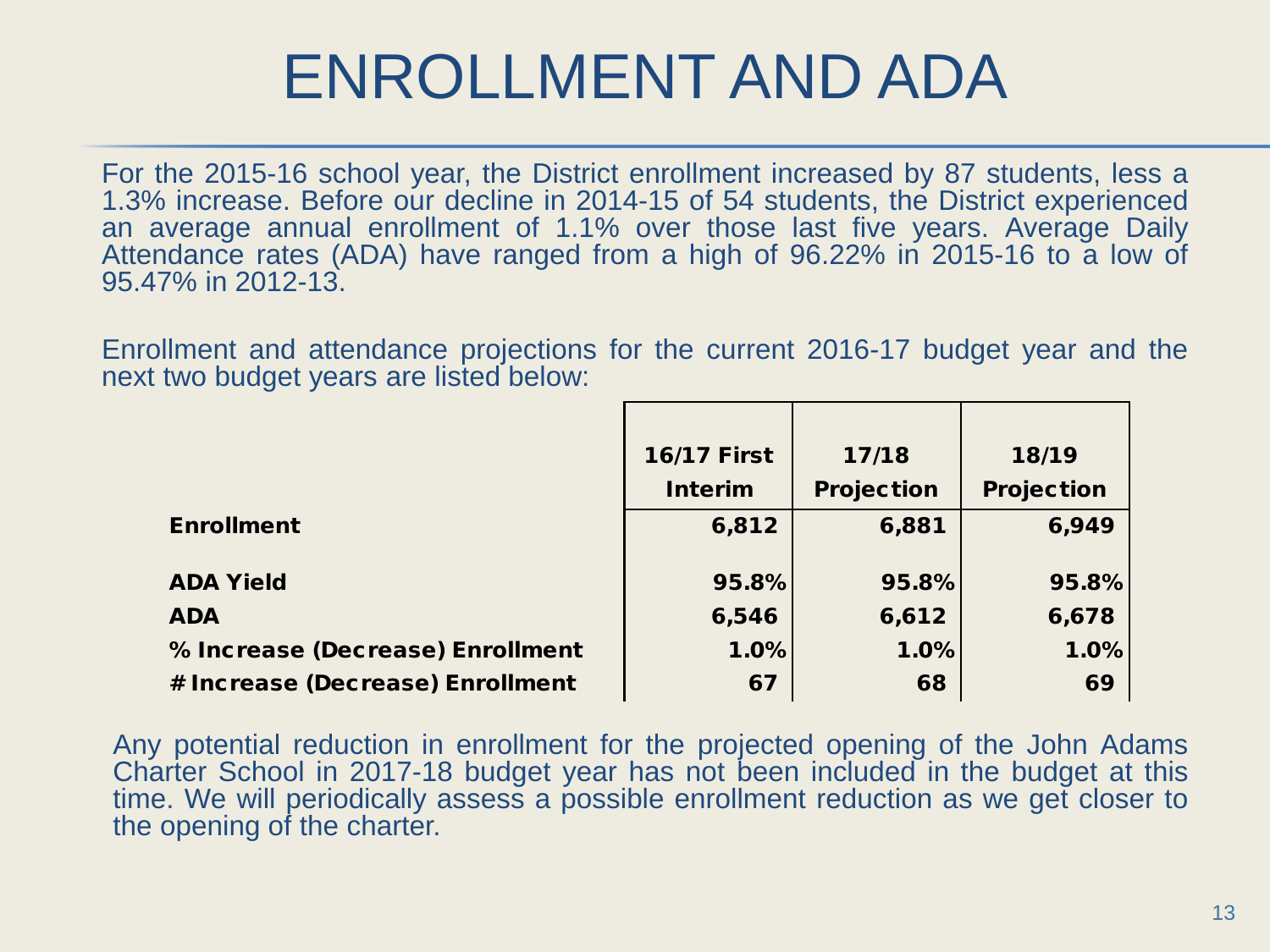### CALSTRS AND CALPERS EMPLOYER CONTRIBUT

CalSTRS employer rates increased to 12.58% in 2016-17 in the amount of **\$516,000**. Board can change rates as needed.

The employer contribution to CalPERS increased to 13.888% in 2016-17 in the amount of **\$119,000**. No specific state funds are provided for this cost increase.

As a reminder, below are the projected increases in STRS and PERS employer rates.

|                                                    | 2015-16 | 2016-17 | 2017-18 | 2018-19 | 2019-20 |
|----------------------------------------------------|---------|---------|---------|---------|---------|
| <b>CalPERS Employer</b><br><b>Rate (projected)</b> | 11.847% | 13.888% | 15.50%  | 17.10%  | 18.60%  |
| <b>CalSTRS Employer</b><br><b>Rate (statutory)</b> | 10.73%  | 12.58%  | 14.43%  | 16.28%  | 18.13%  |

The CalSTRS and CalPERS additional costs associated with the employer rates increase in 2017/18 are projected to be **\$526,000 and \$95,000** respectively.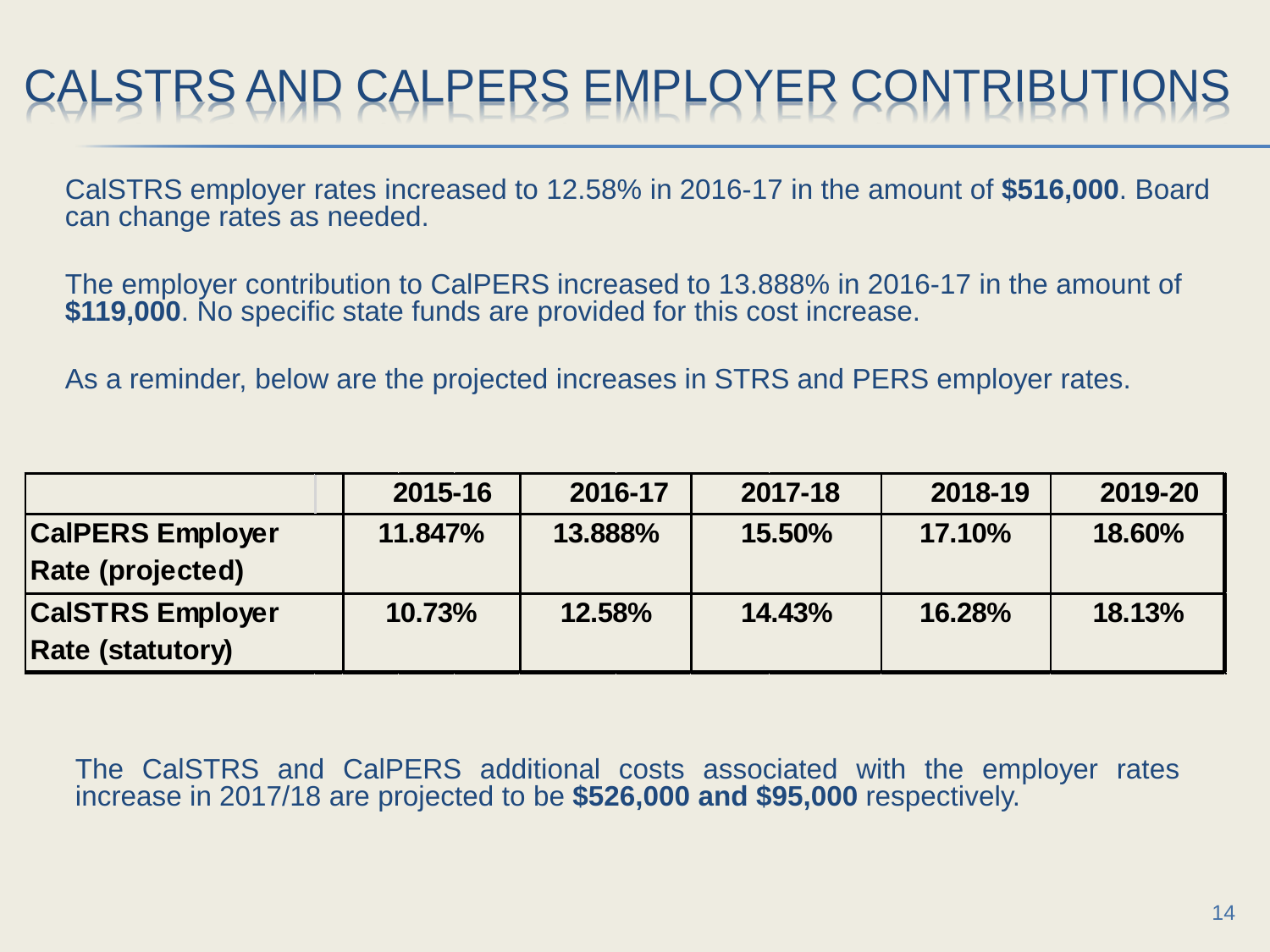## MULTIPLE YEAR PROJECTIONS

|                                                                                                                                                                            | <b>First Interim</b><br>2016-17<br><b>Combined</b>                           | <b>Projection</b><br>$2017 - 18$<br><b>Combined</b>                       | <b>Projection</b><br>2018-19<br><b>Combined</b>                           | <b>LCFF Funding</b><br>includes Projected<br><b>GAP Funding per</b><br>DOF and FCMAT                                                                                                                                              |
|----------------------------------------------------------------------------------------------------------------------------------------------------------------------------|------------------------------------------------------------------------------|---------------------------------------------------------------------------|---------------------------------------------------------------------------|-----------------------------------------------------------------------------------------------------------------------------------------------------------------------------------------------------------------------------------|
| Revenues<br><b>LCFF Funding</b>                                                                                                                                            | 54,095,745                                                                   | 56,710,705                                                                | 58,114,8824                                                               | <b>LCFF Calculator</b>                                                                                                                                                                                                            |
| <b>Federal Revenue</b><br><b>State Revenue</b>                                                                                                                             | 2,418,196<br>9,796,842                                                       | 2,293,058<br>4,563,829                                                    | 2,293,058<br>4,375,493                                                    | One time Federal &<br>State funding removed<br>from 17/18 and 18/19.                                                                                                                                                              |
| Local Revenue                                                                                                                                                              | 3,811,600                                                                    | 3,512,359                                                                 | 3,512,359                                                                 |                                                                                                                                                                                                                                   |
| <b>Total Revenue</b>                                                                                                                                                       | 70,122,383                                                                   | 67,079,951                                                                | 68,295,792                                                                | Salaries include step                                                                                                                                                                                                             |
| Expenditures<br><b>Certificated Salaries</b><br><b>Classified Salaries</b><br><b>Benefits</b><br><b>Books and Supplies</b><br>Other Services & Oper. Exp<br>Capital Outlay | 31,124,629<br>8,800,410<br>16,074,418<br>7,128,852<br>7,683,468<br>3,712,302 | 31,717,083<br>8,907,038<br>16,995,035<br>2,648,057<br>5,580,457<br>81,200 | 32,231,052<br>8,980,310<br>17,869,091<br>2,648,057<br>5,580,457<br>81,200 | & column cost and<br>increasing STRS &<br>PERS employer<br>V<br>contribution rates. No<br>negotiated salary<br>increase included.<br>One time State<br>$\overline{\triangleright}$<br>funding removed<br>from $17/18$ and $18/19$ |
| Other Outgo 7xxx                                                                                                                                                           | 2,045,013                                                                    | 2,045,013                                                                 | 2,045,013                                                                 |                                                                                                                                                                                                                                   |
| Transfer of Indirect 73xx                                                                                                                                                  | (74, 639)                                                                    | (74, 639)                                                                 | (74, 639)                                                                 |                                                                                                                                                                                                                                   |
| <b>Total Expenditures</b>                                                                                                                                                  | 76,494,453                                                                   | 67,899,244                                                                | 69,360,541                                                                | Includes transfer of                                                                                                                                                                                                              |
| Deficit/Surplus                                                                                                                                                            | (6, 372, 070)                                                                | (819, 293)                                                                | (1,064,749)                                                               | \$250,000 Wetlands<br>Reserve back to Fund                                                                                                                                                                                        |
| <b>Transfers In</b><br>Transfers out                                                                                                                                       | (173, 560)                                                                   | (173, 560)                                                                | (223,560)                                                                 | 17 - Special Reserve in<br>each of three years.<br>(Paid back in full by                                                                                                                                                          |
| Net increase (decrease) in Fund Balance                                                                                                                                    | (6,545,630)                                                                  | (992, 853)                                                                | (1, 288, 309)                                                             | $18-19$                                                                                                                                                                                                                           |
| <b>Beginning Balance</b>                                                                                                                                                   | 11,716,850                                                                   | 5, 171, 220                                                               | 4,178,367                                                                 |                                                                                                                                                                                                                                   |
| <b>Ending Fund Balance</b>                                                                                                                                                 | 5,171,220                                                                    | 4,178,367                                                                 | 2,890,058                                                                 |                                                                                                                                                                                                                                   |

#### **Positive Certification – Adequate reserves and cash**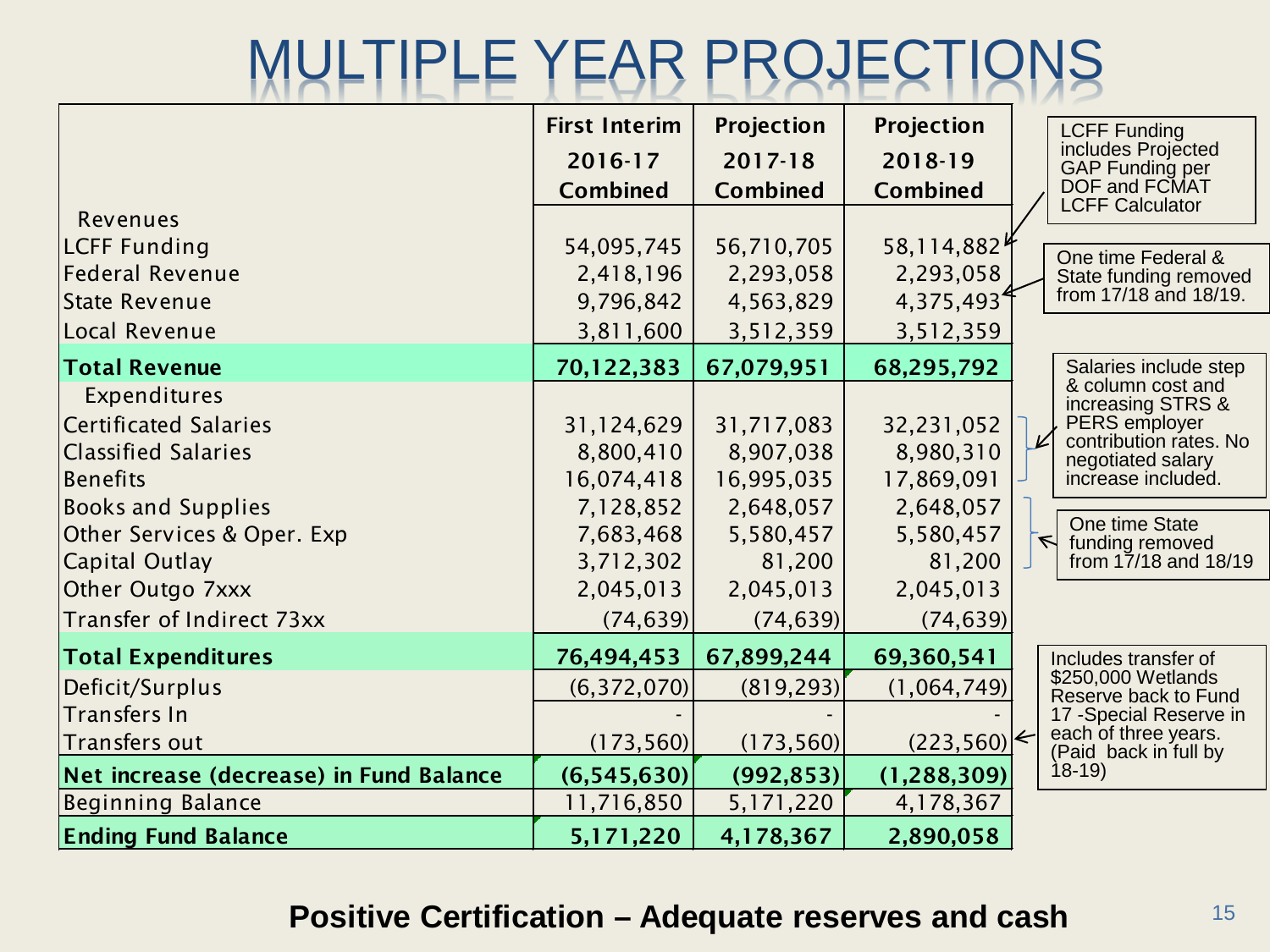# COMPONENTS OF FUND BALANCE

| 2016-17 Ending Fund Balance              |                                                                                    | <b>First Interim</b> | Projection      | <b>Projection</b> |
|------------------------------------------|------------------------------------------------------------------------------------|----------------------|-----------------|-------------------|
| <b>Components (\$5,171,220):</b>         |                                                                                    | 2016-17              | $2017 - 18$     | 2018-19           |
|                                          |                                                                                    | <b>Combined</b>      | <b>Combined</b> | <b>Combined</b>   |
|                                          | <b>Ending Fund Balance</b>                                                         | 5,171,220            | 4,178,367       | 2,890,058         |
| Nonspendable:                            | <b>Components of Ending Fund Balance</b><br>Nonspendable:                          |                      |                 |                   |
| \$5,000<br><b>Restricted:</b>            | $\rightarrow$ Reserve - Revolving Fund                                             | 5,000                | 5,000           | 5,000             |
| \$115,035                                | <b>Restricted:</b><br>Reserve - Designated Programs                                | 115,035              | 115,035         | 115,035           |
|                                          | Unassigned/Unappropriated:                                                         |                      |                 |                   |
| Reserve for EU (3%):<br>\$2,300,040      | $\Rightarrow$ Reserve - Economic Uncertainty @ 3%                                  | 2,300,040            | 2,042,184       | 2,087,523         |
|                                          | Reserve - Deferred Maintenance Reserve                                             | 445,355              | 445,355         | 445,355           |
| <b>Board designated:</b><br>\$539,167    | Reserve - Additional LCFF Supplemental<br>Required Increase Spending 17-18 & 18-19 | $\overline{0}$       | 439,841         | 47,586            |
|                                          | Reserve - Charter Technical Assistance<br>Reserve - GAP Funding Contingency -      | 93,812               | 93,812          | 93,812            |
| <b>GAP Funding Reserve:</b><br>\$743,919 | Subsequent Budget Year                                                             | 743,919              | 311,005         | $\mathbf 0$       |
| <b>Unassigned Surplus:</b>               | Reserve- New High School Start-Up Costs                                            | $\Omega$             |                 | $\overline{0}$    |
| \$1,468,059                              | <b>Reserve - Unassigned Economic</b><br>Uncertainty surplus/(deficit)              | 1,468,059            | 726,135         | 95,747            |
|                                          | <b>Total Ending Fund Balance</b>                                                   | 5,171,220            | 4,178,367       | 2,890,058         |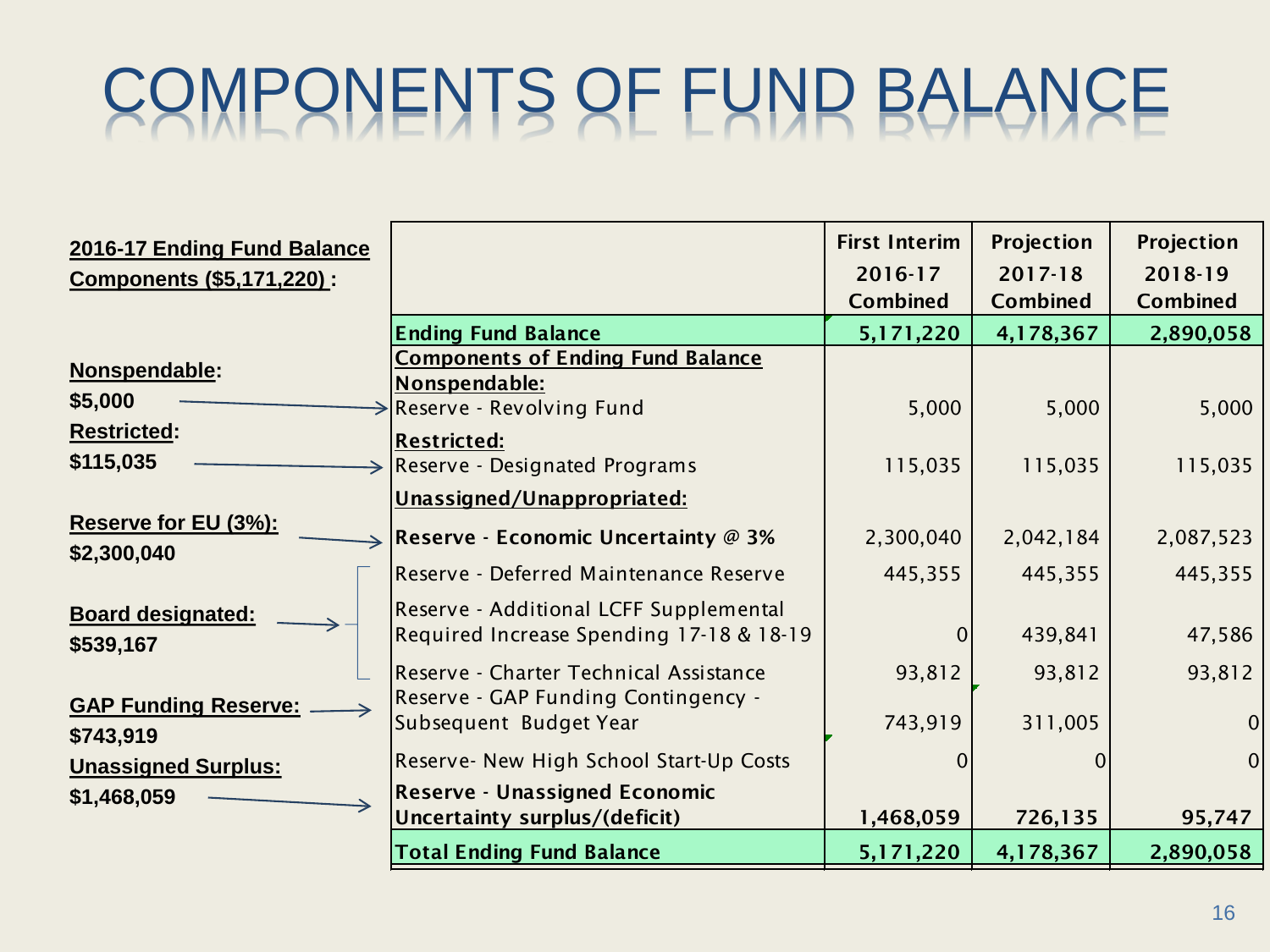# CIAL EDUCATION PR

- Over the last few years the District has experienced a large increase in the number of special education students attending our schools and an increase in the services provided for those students.
- \* This reporting period we are increasing the overall special education budget and district encroachment contribution by \$510,000. The change is primarily due to increases in the non-public agencies services due to vacancies and long-term leaves, legal fees and settlements out of district placement for fragile students and the hiring of 2.10 FTE paraprofessionals.
- With the continued increase in special education student enrollment, related expenditures, and lack of increased annual State or Federal funding, a detailed and continual analysis is necessary to ensure that we are providing required and necessary services for those students while also monitoring staffing requirements, non-public school and agencies costs and other related expenditures.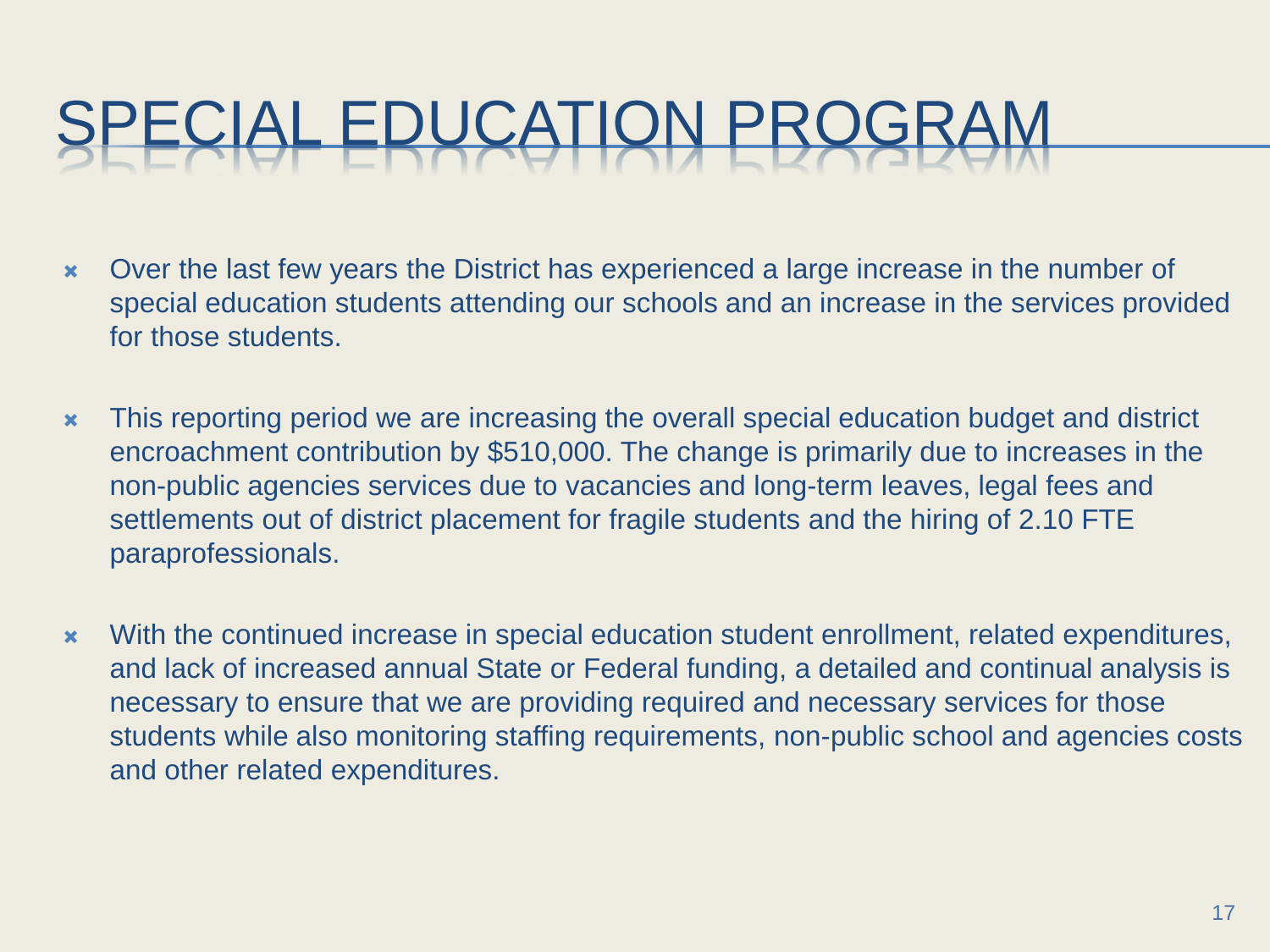# SPECIAL EDUCATION PROGRAM

Below is a historical chart of the special education enrollment for the last nine years:



Over the last nine years the district has experienced an increase of 186 special education students (23% increase). The enrollment also includes preschool students. The current special education enrollment represents 14% of total district enrollment as compared to 12% in 2008-09. The State's target rate of school districts special education population is approximately 10% to total district enrollment.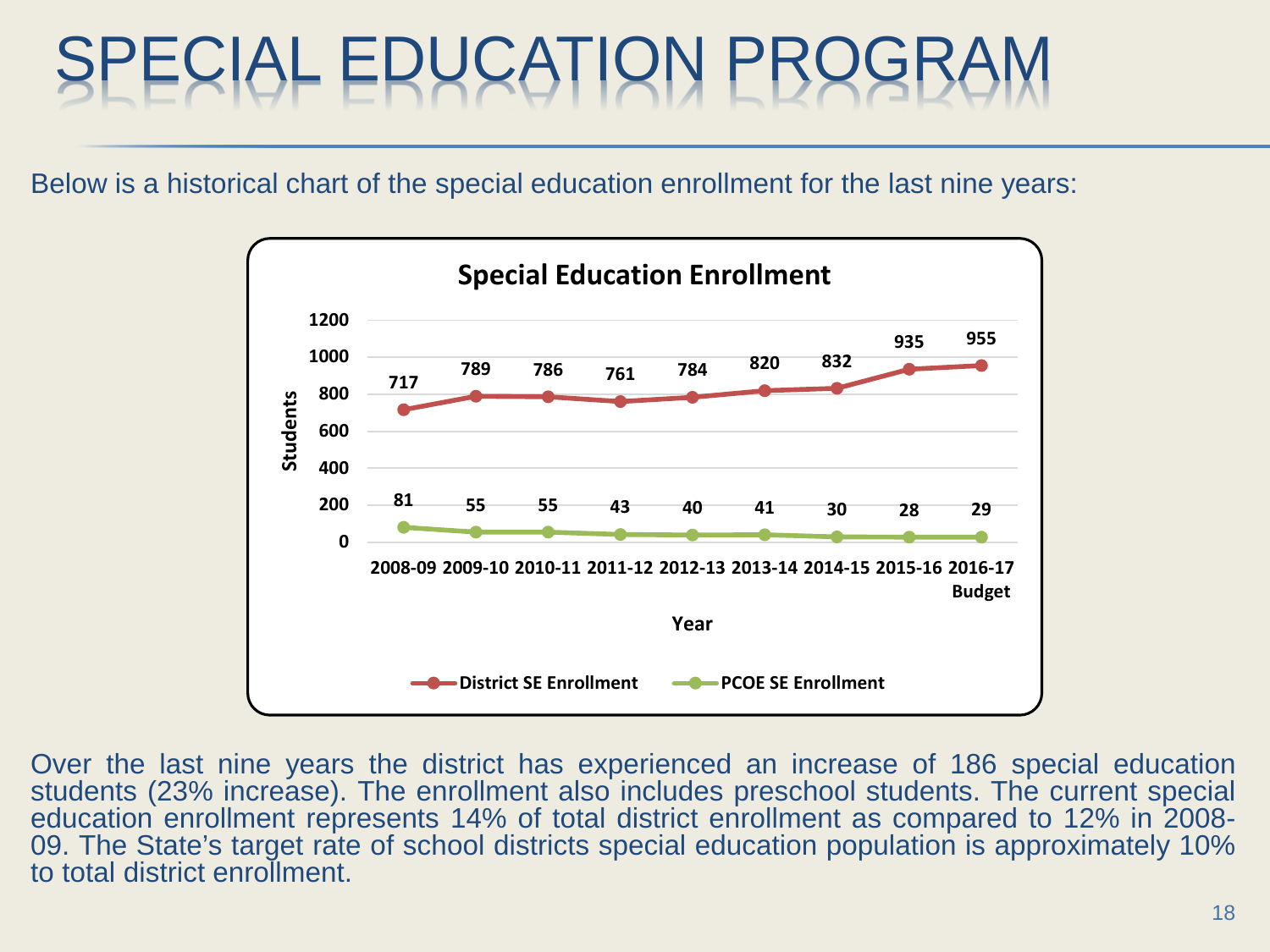# SPECIAL EDUCATION PROGRAM

The chart below displays the total Special Education program cost and encroachment contribution per special education student for the last nine years:



Since 2008-09, the District has seen the total program cost increase of \$2,203 (23%) per student and encroachment contribution increase of \$3,147 (74%) per student. While total program costs have increased significantly by \$3.9 million (114%) from 2008-09, revenues have been flat with a minimal \$80,000 increase (2%) since 2008-09 and special education enrollment has increased. The flat special education funding, with a 0.00% COLA for 2016-17, has directly impacted the district's fiscal and multi-year outlook.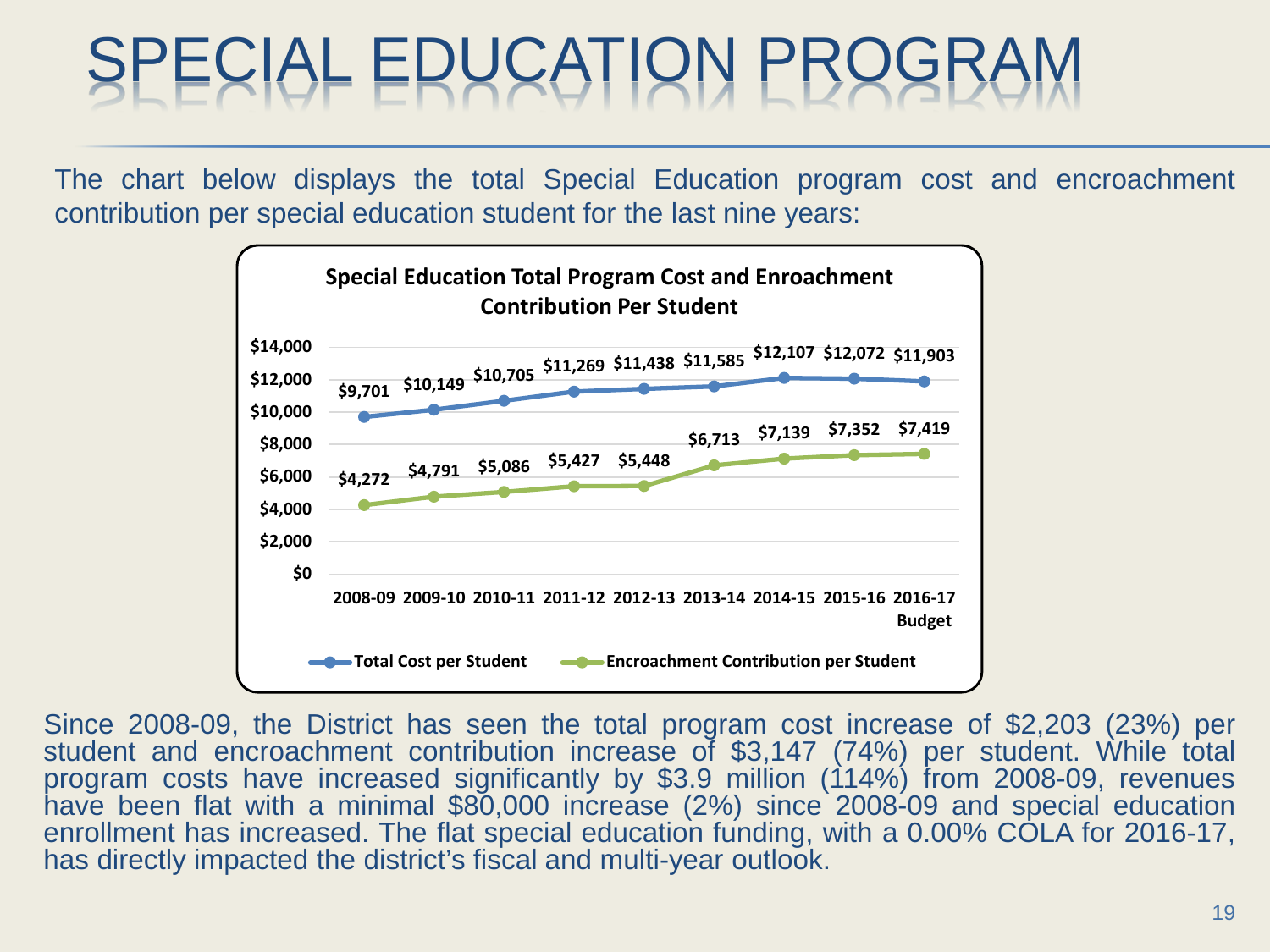# NEXT STEPS

- Governor's 2017-18 State Budget Proposals SSC Workshop January 2017
- Presentation of Information from District LCAP Committee for 2017-18– January & February 2017
- Second Interim Report March 2017
- District Attendance Reporting (P-2) April 2017
	- P-2 ADA may drive change in 2017-18 Projected Funded ADA
- Governor's May Revision May 2017
- 2016-17 Budget Adoption and LCAP Approval June 30, 2017